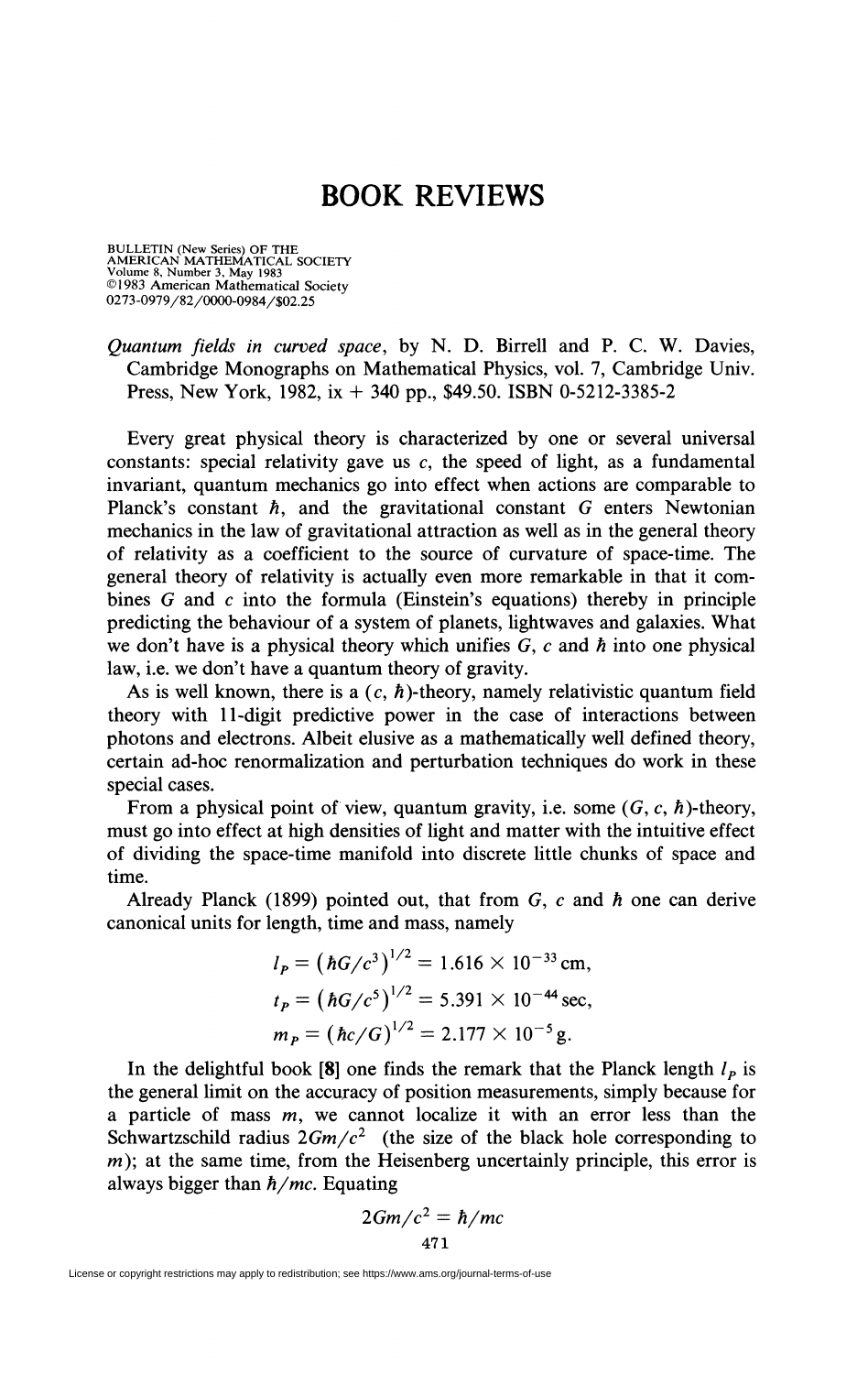we get  $2m^2 = m_P^2$  and the corresponding limit on the position error

$$
\hbar / \left( \hbar c / 2G \right)^{1/2} = 2^{1/2} l_p.
$$

Similarly quantum gravity effects turn up when the time and mass scales of the processes to be studied are near the Planck values (such as in the early history of a big bang).

The book under review represents the efforts of one of the schools within axiomatic quantum field theory over the last decade to create a *(G,* c, *h)* theory. A completely viable (and presumably spectacular) theory has yet to be found in the future, and even the present attempts are ill-defined and speculative as seen from a mathematical point of view. But they represent intriguing physical ideas and introduce even more theories such as the incorporation of thermodynamics. Recall here the Planck expression for the energy density distribution as a function of the frequency  $\omega$ ,

(1) 
$$
f(\omega)d\omega = \frac{\hbar\omega^3 d\omega}{\pi^2 c^3 [\exp(\hbar\omega/kT) - 1]}
$$

for photons at equilibrium inside a box of absolute temperature *T (k* is Boltzmann's constant). (1) is called a black-body spectrum, and radiation similar to that escaping from such a box (through a small hole) is called thermal radiation. One of the cornerstones of the theory developed in this book is a computation due to Hawking [5] predicting thermal radiation emitted from a quantum black hole. Indeed, it has become a generally believed principle that the introduction of nonzero curvature in space-time results in particle production. It is this mechanism that the authors elucidate involving on one hand the quantum theory of fields, characterized by particle numbers being a nonconstant observable, and on the other differential geometry of curved space-time, in particular the classical Einstein equations.

Rather than going into the author's actual physical arguments and computations, it would perhaps be worthwhile to look briefly at the two basic concepts underlying most of the book: (a) Boguliubov transformations and (b) semiclassical Einstein equations.

(a) Consider the axiomatic (nonconstructive) description of the Klein-Gordon field in Minkowski space-time with the usual linear coordinates  $x = (t, x)$  $(t, x_1, x_2, x_3)$ . We start from the classical wave equation

(2) 
$$
\left(\frac{\partial^2}{\partial t^2} - \frac{\partial^2}{\partial x_1^2} - \frac{\partial^2}{\partial x_2^2} - \frac{\partial^2}{\partial x_3^2} + m^2\right)\psi(t, \mathbf{x}) = 0
$$

with the positive frequency modes

(3) 
$$
u_{\mathbf{k}}(t,\mathbf{x}) = (\omega(2\pi)^3)^{-1/2} \exp[i(\mathbf{k}\cdot\mathbf{x}-\omega t)]
$$

where  $\mathbf{k} \cdot \mathbf{x} = k_1 x_1 + k_2 x_2 + k_3 x_3$  and  $\omega = (\mathbf{k} \cdot \mathbf{k} + m^2)^{1/2}$ . These form an "orthonormal basis" (you'll get your mathematical feathers a little ruffled in this) for the one-particle Hubert space *H* with the complex inner product

(4) 
$$
(\psi_1, \psi_2) = -i \int \psi_1 \frac{\partial \psi_2}{\partial t}
$$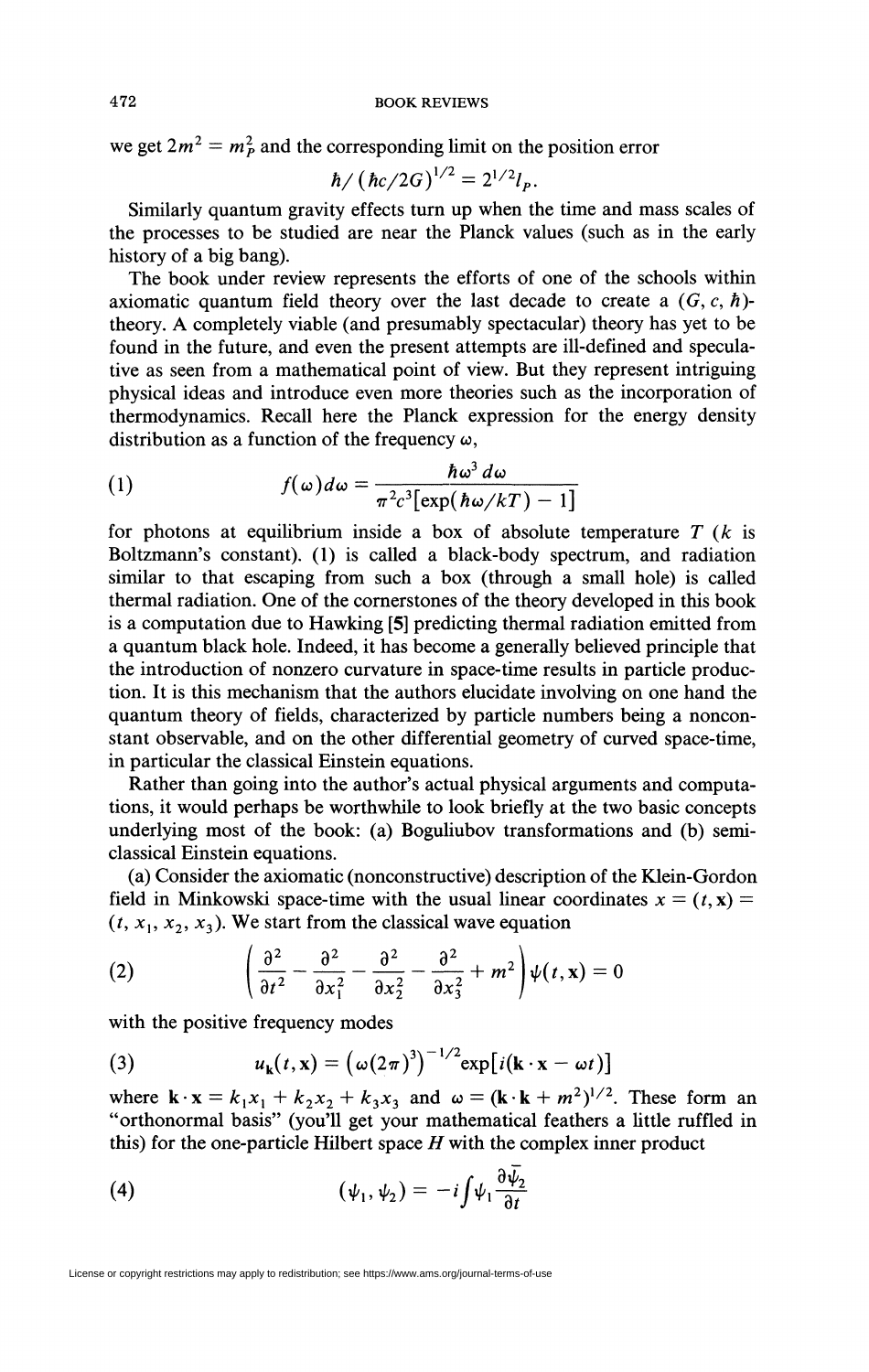(integration over a hyperplane  $t = constant$ ; this is independent of t due to (2)). *H* may also, via Fourier transform, be realized as  $L^2$  of one sheet of the mass-hyperboloid  $k_0^2 - \mathbf{k} \cdot \mathbf{k} = m^2$  with the Lorentz-invariant measure  $\omega^{-1}d^3\mathbf{k}$ . We have formally

$$
(u_{\mathbf{k}}, u_{\mathbf{k}'} ) = \delta(\mathbf{k} - \mathbf{k}')
$$

where the right-hand side is the 3-dimensional Dirac function. The quantized field observable  $\varphi$  is a distribution on Minkowski space with values in the space of selfadjoint operators on a Hilbert space *K,* the state space of the quantized field.  $\varphi$  is the quantum analogue of the real part of the classical field, and its initial conditions are expressed as a pair of canonical commutation relations (generalized Heisenberg relations), formally

$$
[\varphi(t, \mathbf{x}), \varphi(t, \mathbf{x}')] = 0,
$$
  

$$
[\frac{\partial \varphi}{\partial t}(t, \mathbf{x}), \frac{\partial \varphi}{\partial t}(t, \mathbf{x}')] = 0,
$$
  

$$
[\varphi(t, \mathbf{x}), \frac{\partial \varphi}{\partial t}(t, \mathbf{x}')] = i\delta(\mathbf{x} - \mathbf{x}'),
$$

for all  $t$ ,  $x$ ,  $x'$ . If we expand

(5) 
$$
\varphi(t, \mathbf{x}) = \int (a(\mathbf{k})u_{\mathbf{k}}(t, \mathbf{x}) + a(\mathbf{k})^* \bar{u}_{k}(t, \mathbf{x})) d^3 \mathbf{k}
$$

we get the commutation relations expressed as

(6) 
$$
[a(\mathbf{k}), a(\mathbf{k}')] = [a(\mathbf{k})^*, a(\mathbf{k}')^*] = 0,
$$

$$
[a(\mathbf{k}), a(\mathbf{k}')^*] = \delta(\mathbf{k} - \mathbf{k}'),
$$

where  $a(k)^*$  is the adjoint operator to  $a(k)$ . On the vacuum state vector  $|0\rangle \in K$  we have  $a(\mathbf{k})|0\rangle = 0$ , and the  $a(\mathbf{k})^*$  ("creation operators") generate the "orthonormal basis"

$$
\left|\mathbf{k}_1^{n_1}\mathbf{k}_2^{n_2}\cdots\mathbf{k}_{j'}^{n_j}\right\rangle=\left[\left(n_1\right)!\cdots\left(n_j\right)!\right]^{-1/2}\left(a(\mathbf{k}_1)^*\right)^{n_1}\cdots\left(a(\mathbf{k}_j)^*\right)^{n_j}\left|0\right\rangle
$$

a so-called state with  $n_1$  particles having momentum  $k_1$ ,  $n_2$  having  $k_2$ , etc. All this can be made rigorous (constructive)  $\begin{bmatrix} 1 \\ 1 \end{bmatrix}$  using the fact that one may integrate distributions against test functions to produce numbers. In particular, *K* may be realized  $[12]$  as the space of holomorphic functions on *H*, squareintegrable with respect to a Gaussian measure, and there is a well-defined Hamiltonian (energy operator) corresponding to the formal (and divergent)

$$
E(\varphi) = \frac{1}{2} \int \left(\frac{\partial \varphi}{\partial t}\right)^2 + \left(\frac{\partial \varphi}{\partial x_1}\right)^2 + \left(\frac{\partial \varphi}{\partial x_2}\right)^2 + \left(\frac{\partial \varphi}{\partial x_3}\right)^2 + m^2 \varphi^2
$$

(integration over  $t =$  const). Also there is a so-called Weyl system W consisting of a strongly continuous map  $W: H \to U(K)$  (the unitary operators on K) satisfying

$$
(7) \hspace{1cm} W(z)W(z') = \exp(i \operatorname{Im}(z, z')/2)W(z+z')
$$

and a vector  $|0\rangle \in K$  (the constant function on *H*) such that for all  $S \in U(H)$ there is a  $\Sigma \in U(K)$  with  $\Sigma |0\rangle = |0\rangle$  and

$$
(8) \t\t\t\Sigma W(z)\Sigma^* = W(Sz)
$$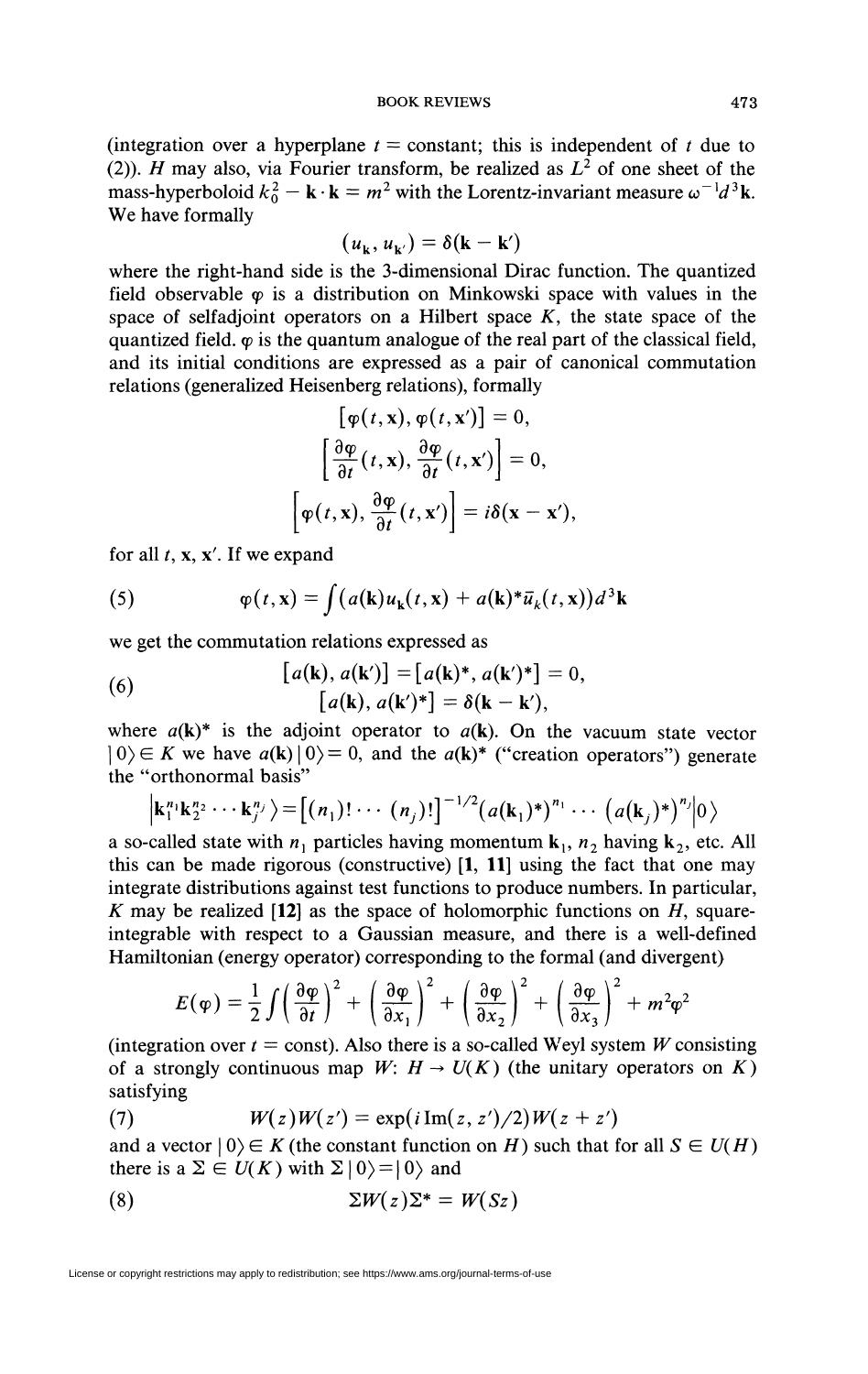for all  $z, z' \in H$ , (7) represents the relations (6) in integrated form, namely for  $z = \psi(t, x)$  we have formally

$$
W(z) = \exp\left[i\int \left(\varphi(t,x)f(x) + \frac{\partial \varphi}{\partial t}(t,x)g(x)\right) d^3x\right]
$$

where  $(f, g)$  is the real initial data

$$
f(\mathbf{x}) = \frac{1}{2} (\psi(0, \mathbf{x}) + \overline{\psi}(0, \mathbf{x})),
$$
  
\n
$$
g(\mathbf{x}) = \frac{1}{2} \left( \frac{\partial \psi}{\partial t}(0, \mathbf{x}) + \frac{\partial \overline{\psi}}{\partial t}(0, \mathbf{x}) \right).
$$

If  $(f', g')$  similarly is the initial data for  $z' = \psi'(t, x)$  then we have

$$
\int (f'(x)g(x) - f(x)g'(x)) d^3x = \text{Im}(z, z')
$$

which identifies the canonical time-invariant symplectic form on the space *L* of real initial data (the classical phase space) with the imaginary part of the complex inner product on *H.* Thus in our simple example the field quantization consists in the "algebraic aspect" (6) and (7)—essentially representation theory of infinite-dimensional Heisenberg groups—and in the "probabilistic aspect" of finding  $|0\rangle$ , see [13]. Note that the existence of a complex structure on *L* is crucial for the existence of  $|0\rangle$ , here related to the existence of a set of positive frequency modes (3). In general space-times we no longer have a nice Fourier transform and plane waves, so there one must study the geometry of certain vector fields similar to  $\partial/\partial t$  [2, 3] and Green's functions [7]. Another possibility is to explore the geometry of the complexification of the space-time: the modes (3) correspond to holomorphic functions in the tube domain  $U(2, 2)/U(2) \times U(2)$ . Of course, there may be no vacuum, e.g. if  $m^2 < 0$  above (tachyons).

There are actually several ways of looking (guessing) at the "quantization" of a general (interacting, nonlinear) classical physical system with infinitely many degrees of freedom, in the example above a scalar Klein-Gordon field. The Hamiltonian approach [4, 6] looks for the generator of the time evolution as a selfadjoint operator on a Hubert space similar to *K* above, usually by successive approximations ("cutoffs"). For Klein-Gordon the time evolution is simply given in *H* as multiplication by  $exp(-i\omega t)$  with a natural induced action on the holomorphic functions on *H.* The functional approach has its roots in the calculus of variations and oscillatory integrals. The object here is to compute the vacuum expectation values  $\langle B(\varphi) \rangle = \langle 0 | B(\varphi) | 0 \rangle$  of functionals (field observables)  $B = B(\psi)$  and the formula is

(9) 
$$
\langle B(\varphi) \rangle = \int B(\psi) \exp(iA(\psi)) d[\psi]
$$

where  $d[\psi]$  is some measure on the space of all classical configurations  $\psi = \psi(x)$  of the field. Here *A* is the classical action (for Klein-Gordon

$$
A(\psi) = \frac{1}{2} \int \left(\frac{\partial \psi}{\partial t}\right)^2 - \left(\frac{\partial \psi}{\partial x_1}\right)^2 - \left(\frac{\partial \psi}{\partial x_2}\right)^2 - \left(\frac{\partial \psi}{\partial x_3}\right)^2 - m^2 \psi
$$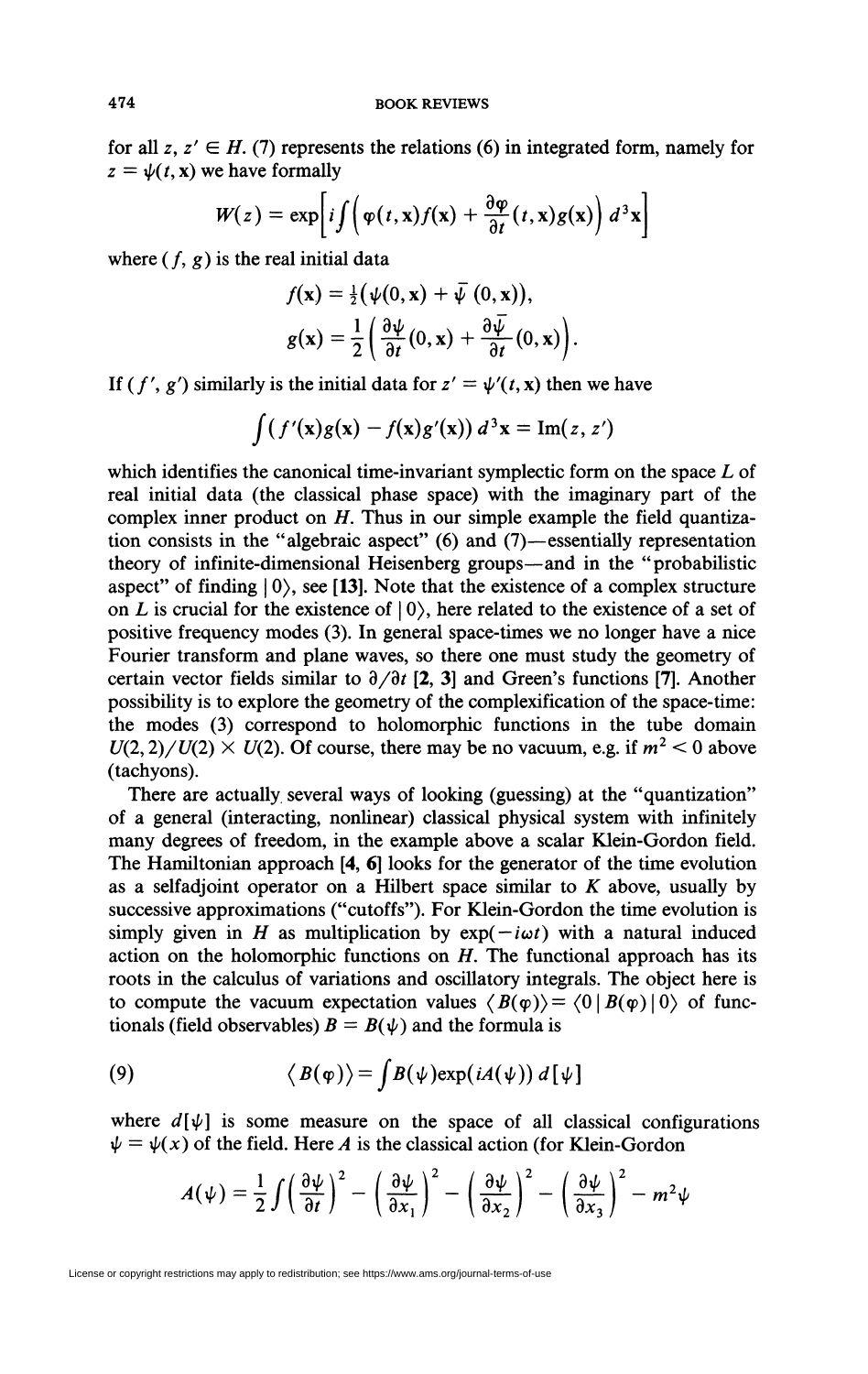**BOOK REVIEWS** 475

over all of space-time). Finally, there is the  $C^*$ -algebraic approach [13] and related to it the point of view  $[9]$  (as in  $(7)$  and  $(8)$ ) that field quantization primarily associates unitary operators on the quantum field Hubert space to symplectic isomorphisms of the classical phase space.

This is exactly where Boguliubov transformations come in, both as an important concept in the rigorous discussion of quantum fields, and as a device for particle production in concrete nonrigorous models of particles in curved space. Returning to fields of the form (5) and (6), suppose there was an alternative set of positive frequency modes (3), say  $v_k$  with which to decompose the field

$$
\varphi(x) = \int (b(\mathbf{k})v_{\mathbf{k}}(x) + b(\mathbf{k})^* \bar{v}_{\mathbf{k}}(x)) d^3\mathbf{k}
$$

where  $x$  is a variable on the space-time manifold. Correspondingly, there would be a new vacuum  $|0\rangle'$  with  $b(\mathbf{k})|0\rangle' = 0$  but  $a(\mathbf{k})|0\rangle' \neq 0$  in general, so that the  $|0\rangle'$  vacuum actually contains particles from the  $u_k$  modes. This is the mechanism for the celebrated particle production, including thermal radiation (1) from a black hole. The change of basis from the  $u_k$  modes (typically "ingoing" in a scattering situation) to the  $v_k$  modes ("outgoing") is called a Boguliubov transformation *S.* Expressing

$$
v_{\mathbf{k}}(x) = \int (\alpha(\mathbf{k}, \mathbf{k}') u_{\mathbf{k}'}(x) + \beta(\mathbf{k}, \mathbf{k}') \bar{u}_{\mathbf{k}'}(x)) d^{3} \mathbf{k}'
$$

combined with the orthogonality relations for the two sets of modes, we get on the diagonal in  $H \oplus \overline{H}$  (setting  $(\overline{u}, \overline{v}) = -(v, u)$ )

$$
S = \left(\frac{\alpha}{\beta} \quad \frac{\beta}{\alpha}\right)^t \quad \text{(transpose)},
$$

with  $\alpha$  and  $\beta$  viewed as integral operators. Here

$$
\beta \alpha^t - \alpha \beta^t = 0 \qquad \beta \beta^* - \alpha \alpha^* = -1,
$$

which means that  $SJS' = J$  where

$$
J=\begin{pmatrix} 0 & -I \\ I & 0 \end{pmatrix}.
$$

Therefore, *S* can be thought of as a symplectic isomorphism of the one-particle Hilbert space H, i.e.  $\text{Im}(Sz, Sz') = \text{Im}(z, z')$  (z,  $z' \in H$ ). Clearly, *S* preserves the relations (7) in that  $W'(z) = W(Sz)$  again satisfies them, but it is only unitarily implementable as in (8) provided  $[S, i]$  is a Hilbert-Schmidt operator [14]. If *S* is unitary, there will be no particle production, and while the algebraic aspects of the quantum fields are invariant under Boguliubov transformations, the vacuum and with it the probabilistic aspects (and in particular getting numbers out of the theory) need not be. But as we saw, only special wave equations on special space-time manifolds will allow the splitting of fields into positive and negative frequencies. Also note that such an existence of positive modes analogous to (3) and hence a vacuum is related to the stability properties of the equation [9].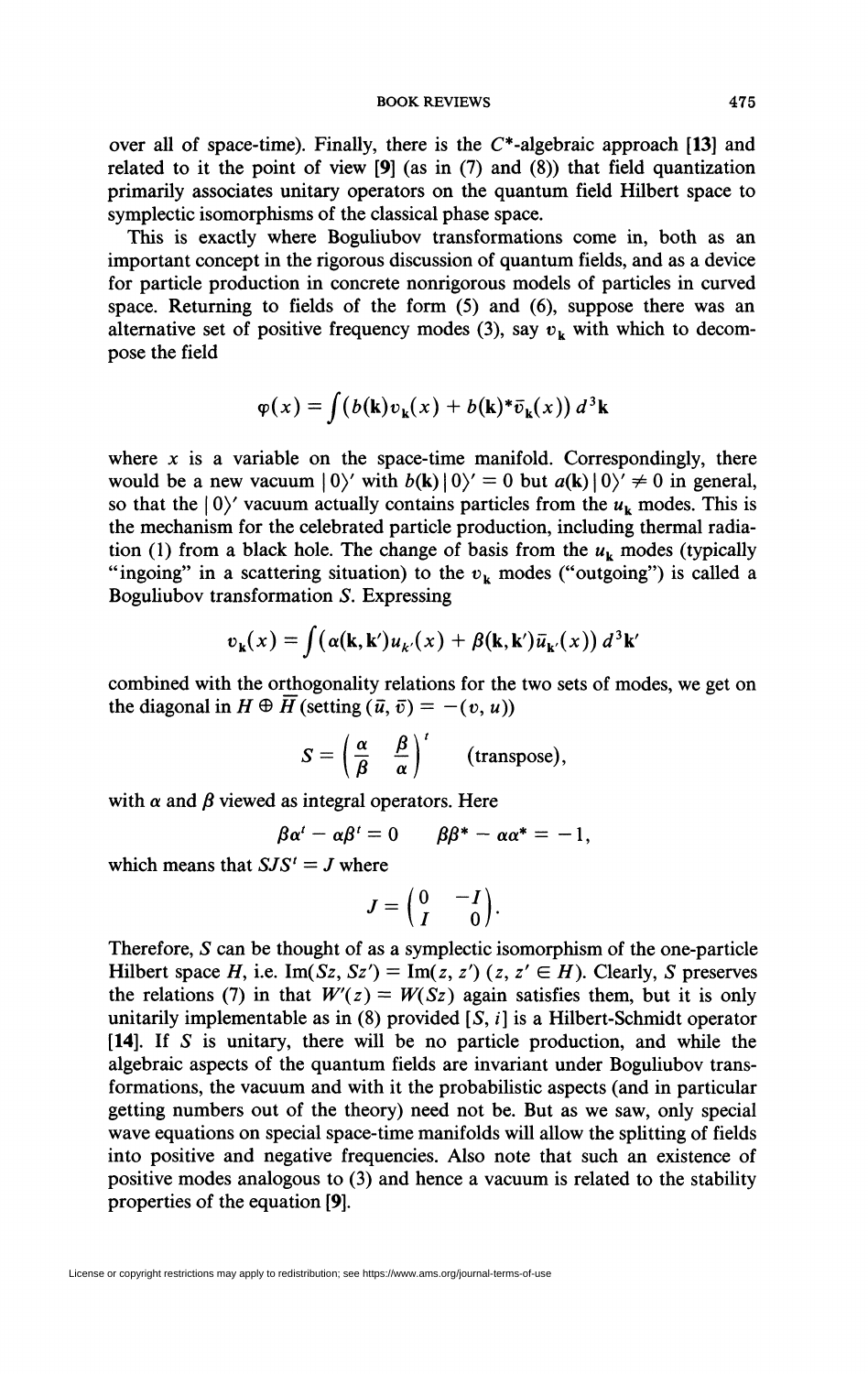(b) Difficult as it may be mathematically to understand the practice of renormalization in quantum electrodynamics (QED), quantization of gravity presents even bigger problems. For one thing, Einstein's equations

(10) 
$$
R_{\mu\nu} - \frac{1}{2} R g_{\mu\nu} + \Lambda g_{\mu\nu} = -8\pi \frac{G}{c^4} T_{\mu\nu}
$$

are nonlinear in the metric tensor  $g_{\mu\nu}$ , and the coupling constant G is not dimensionless as in QED. A semiclassical theory is therefore invented by keeping the left-hand side of (10) as it is, a function of  $g_{\mu\nu}$  and its derivatives, and replacing the right-hand side by its vacuum expectation value as in (9),

(11) 
$$
R_{\mu\nu} - \frac{1}{2} R g_{\mu\nu} + \Lambda g_{\mu\nu} = -8\pi \frac{G}{c^4} \langle T_{\mu\nu} \rangle.
$$

 $T_{\mu\nu}$  is the stress-energy-momentum tensor of the quantized matter field  $\varphi$ (quadratic in  $\varphi$  and its derivatives), acting as a source of gravity.

A major part of the book deals with the renormalization of  $\langle T_{\mu\nu} \rangle$  which contains divergences like  $F(x, x)$  where  $F(x, y) = (x - y)^{-a}, a > 0$ . A firstorder quantum gravity is erected by allowing quantum fluctuations  $\varepsilon_{\mu\nu}$  in the classical background space-time  $g_{\mu\nu}$ —after all, gravitational radiation is an observational fact [15]—and then treating  $\varepsilon_{\mu\nu}$  as part of the right-hand side of (11). This marks the present frontier of the subject, very far indeed from the realm of rigorous mathematics (and experimental verification). But here one finds an intriguing blend of intuitive notions of space, time, particles, energy, temperature, entropy, etc. Recently, however, a different line of attack has been initiated using the gauge theory approach to gravity. Here you try to evaluate functional integrals as in (9) by saddle point methods around instantons (metrics stationary for the action) [10].

This book is not a textbook. Rather, (page vii) "we have attempted to collect and unify the vast number of papers that have contributed to the rapid development of this area" in recent years. It reports many computations of Green's functions and singular integrals for fields in concrete space-times (Robertson-Walker, Rindler) and has good sections on the relevant aspects of differential geometry, such as conformai differential geometry. Here you'll also see (or more often, get a reference) how infinities get absorbed, e.g. by renormalizing physical quantities such as energy, mass, charge, wavefunction, gravitational constant  $G$  or cosmological constant  $\Lambda$ . Unfortunately, the book gives almost no references to the purely mathematical literature, which however reflects well the fact that in this area physics and mathematics have grown apart (or one ahead of the other).

One might say that we are witnessing the solution of equations whose left-hand side belongs to the mathematics of the 19th and 20th century (differential geometry of Lorentz manifolds, conformally invariant equations), but whose right-hand side is of the 21st or 22nd century. Hopefully by then some constructive theory will exist for interacting quantum fields in 4 space-time dimensions, including G, *c* and *h,* a theory which properly dequantizes into present-day classical wave equations. Perhaps, as suggested by Yu. I. Manin [8], we are still living with some WKB-type approximation to a "true" infinite-dimensional complex quantum World?